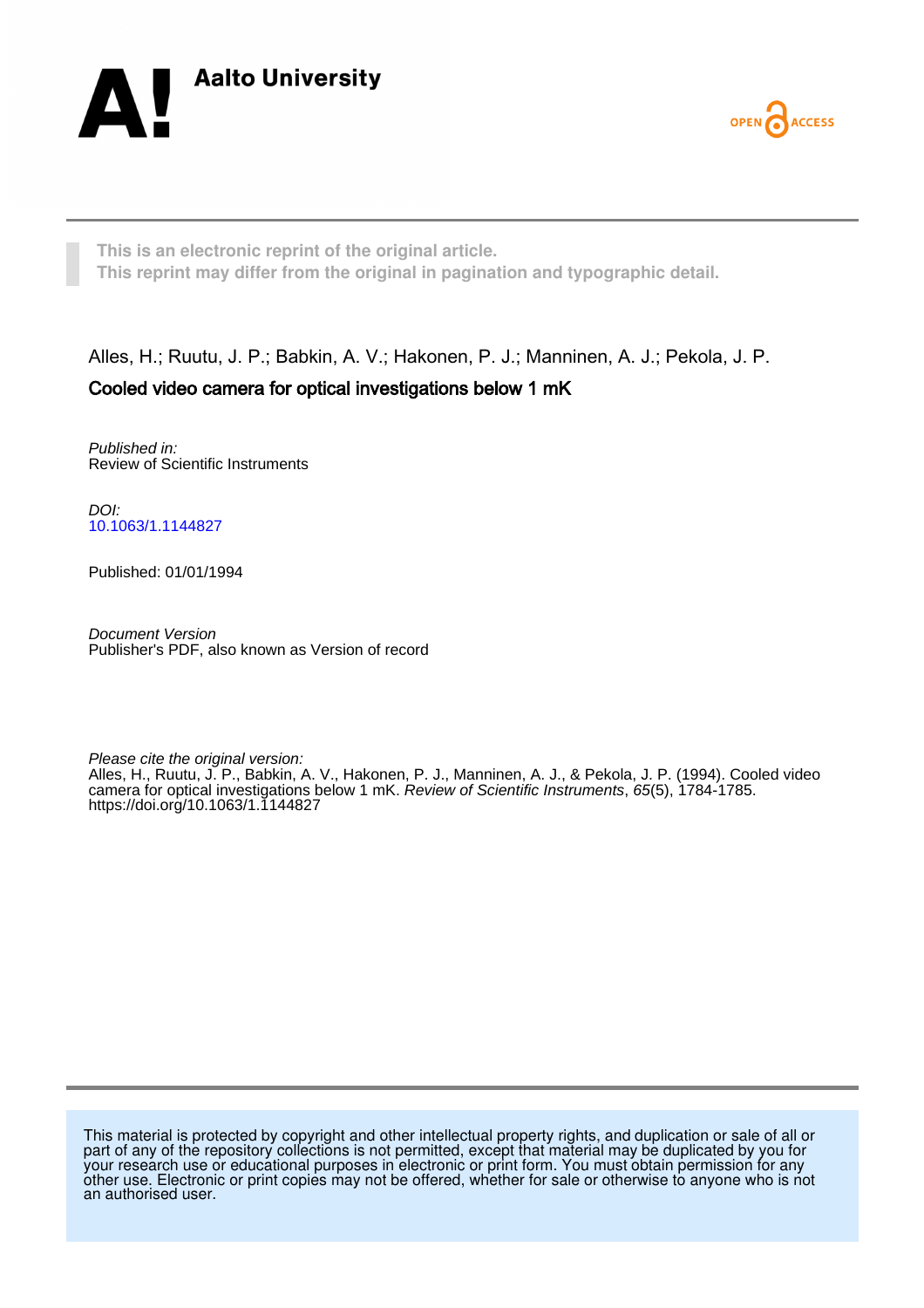## **Cooled video camera for optical investigations below 1 mK**

[H. Alles,](http://aip.scitation.org/author/Alles%2C+H) [J. P. Ruutu](http://aip.scitation.org/author/Ruutu%2C+J+P), [A. V. Babkin,](http://aip.scitation.org/author/Babkin%2C+A+V) [P. J. Hakonen,](http://aip.scitation.org/author/Hakonen%2C+P+J) [A. J. Manninen](http://aip.scitation.org/author/Manninen%2C+A+J), and [J. P. Pekola](http://aip.scitation.org/author/Pekola%2C+J+P)

Citation: [Review of Scientific Instruments](/loi/rsi) **65**, 1784 (1994); doi: 10.1063/1.1144827 View online: <http://dx.doi.org/10.1063/1.1144827> View Table of Contents: <http://aip.scitation.org/toc/rsi/65/5> Published by the [American Institute of Physics](http://aip.scitation.org/publisher/)



Nanopositioning Systems



Micropositioning



AFM & SPM



Single molecule imaging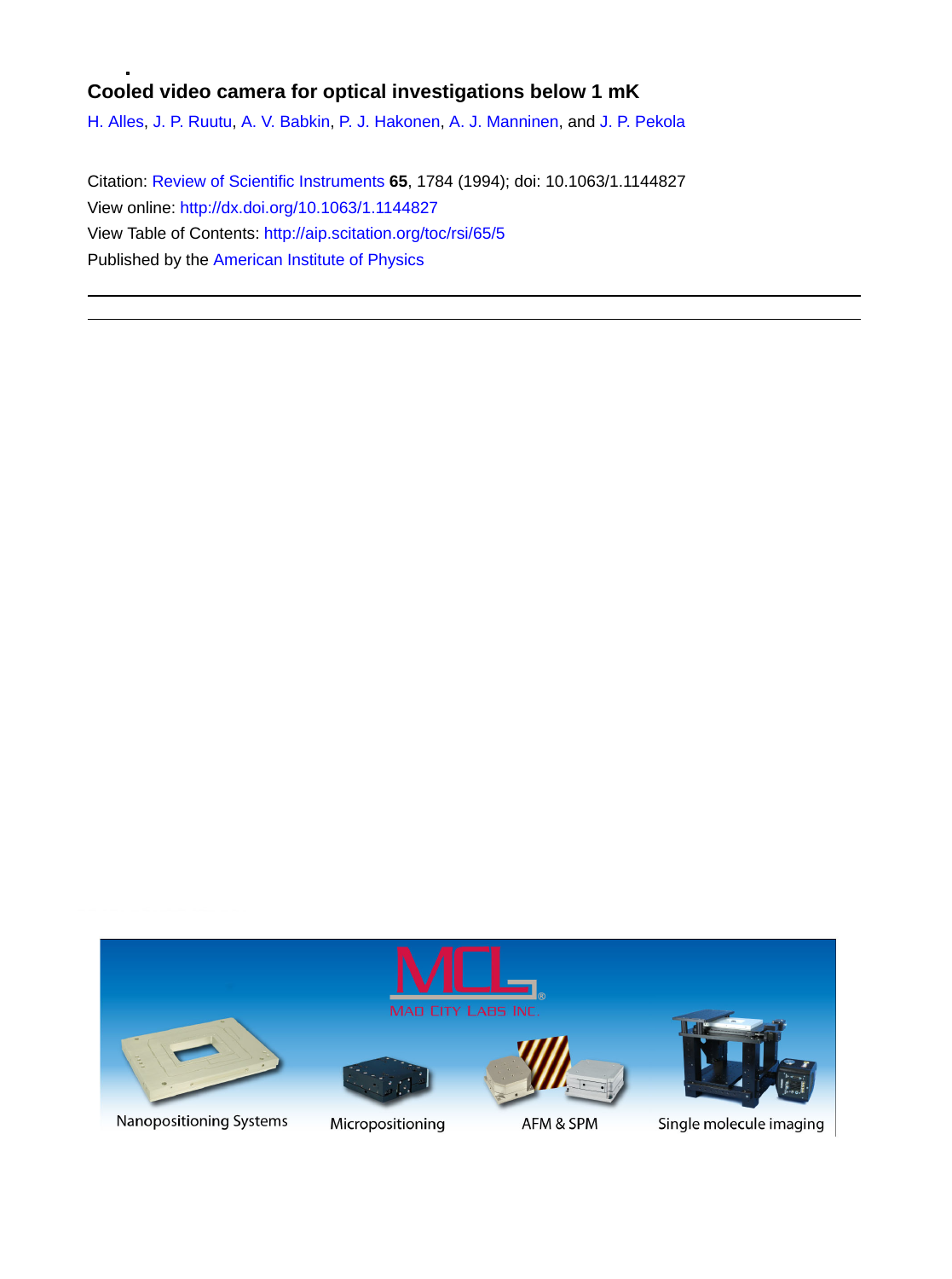## Cooled video camera for optical investigations below 1 mK

H. Alles, J. P. Ruutu, A. V. Babkin, P. J. Hakonen, A. J. Manninen,<sup>a)</sup> and J. P. Pekola<sup>b)</sup> Low Temperature Laboratory, Helsinki University of Technology, 02150 Espoo, Finland

(Received 8 November 1993; accepted for publication 25 January 1994)

An optical imaging system for milliKelvin temperatures has been developed based on a regular S/W surveillance camera (25 frames/s), with its CCD sensor inside the 4-K vacuum can of our nuclear demagnetization cryostat. The heat leak to the nuclear stage, caused by the operation of the video camera, was reduced below 1 nW by careful rf shielding. The construction of the system and its limits of operation are discussed.

The desire to obtain images of the  $3$ He superfluid phases below 3 mK has made it necessary to develop new optical measurement techniques. So far, cryostats with optical access from room temperature, through a set of 3 to 5 windows, have reached temperatures down to about 25 mK.<sup>1,2</sup> Recently, temperatures below 1 mK have been obtained in a setup where laser illumination was brought to 4 K by a single mode optical fiber and the image was transmitted out of the cryostat along a coherent bundle of 30 000 fibers.<sup>3</sup> In such an imaging system, the resolution is limited by the coherent fiber bundle since the amount of pixels in a CCD (charged coupled device)-type of camera is typically ten times larger than the number of fibers in the bundle.

Another scheme for milliKelvin imaging, pioneered by Wagner et  $al$ ,<sup>4</sup> is to employ a cooled CCD sensor inside the vacuum can immersed in liquid helium at 4 K. Since the dark current decreases exponentially with temperature, this allows the use of the so-called slow-scan mode which facilitates the observation of very weak light signals. The cooled slow-scan cameras have sweep frequencies around 100 kHz which results in rather slow read-out speeds, on the order of 1 frame/s.

In this Paper, we describe a milliKelvin temperature imaging system, based on a cooled CCD which operates a realtime video speed. We use in our setup a regular B/W surveillance camera (JVC, model TK-S 200) whose sensor (Matsushita, MN 3745, 518 $H \times 582V$  pixels) is capable of operating down to about  $T=60$  K. One of the main problems in the remote operation of this CCD sensor is the phase shift of the clock signals, caused by the delay in the extended 1.5 m long electrical wires between. the sensor chip and its room temperature control electronics. This distorts the gray scale of the picture severely. We have compensated for the phase shift by inserting two advanced CMOS gates, with a total delay of about 10 ns, into the clock signal line of the CCD read-out control (see Fig. 1).

The leads from the control unit to the sensor were installed into the pumping line of the vacuum can. Coaxial cables (type Cl, 105 pF/m, Lake Shore, Westerville, Qhio) are used for the read-out signal and for the horizontal (10 MHz) and vertical (15 kHz) drives. The rest of the leads were made of 0.3 mm diam manganin wire, insulated by Teflon tubing. The six coaxial cables for the drives were slipped inside a greased copper braid that was employed for heat sinking at 4 K. To provide a separate electrical shield, the braid was grounded only from one point at its low temperature end. The same procedure was applied to the manganin wires. The CCD read-out line was shielded and grounded in a similar way but kept separate from the other coaxial cables.

The sensor itself was mounted on a circuit board located inside a tight cylindrical copper box ( $\phi$ =35 mm, L=35 mm), as illustrated in Fig. 2. The upper end of the box has a hole of  $7\times10$  mm<sup>2</sup> capped with a 2 mm thick fused silica thermal filter. A copper cold finger ( $\phi$ =5 mm) connects the body of the box to the vacuum can flange immersed in the liquid He bath. In order to keep the CCD sensor at its lowest working temperature, around 70 K, the CCD chip was heat sunk, using grease secured with GE 7031 varnish, to a 0.6 mm thick temperature-controlled copper plate. An 80 mm long copper wire of 0.5 mm diameter provides the weak thermal contact between the plate and the cold finger. The power generated by the CCD chip itself was measured to be about 170 mW which is not enough to raise the temperature sufficiently; extra heating on the order of 150 mW is needed for proper operation of the CCD sensor.

Our optical setup is a modification of the scheme employed in Ref. 3. The He-Ne laser illumination is guided into the cryostat via a single-mode optical fiber. The beam is expanded to 10 mm diameter and directed by a beam splitter and by a set of mirrors through the cell. Only about 0.05% of the light is reflected to the camera from the sample, i.e., from the reference plate (reflection coefficient  $R \approx 3 \times 10^{-4}$ ) and from the free surface of liquid <sup>3</sup>He ( $R \approx 2 \times 10^{-4}$ ), while the rest of the illumination traverses the cell and is absorbed by the still radiation shield. A single bi-convex lens  $(f= 125$ mm) forms the interference image, created by the two reflected beams, to the CCD sensor.

In order to block the infrared radiation, emerging from the CCD sensor at 70 K, we installed two additional thermal filters, made of sapphire and  $CaF<sub>2</sub>$  (with thicknesses 2 and 8 mm, respectively), to the optical path leading to the sensor (see Fig. 2). These filters reduce the thermal radiation from the sensor to its surroundings below a few nanowatts.<sup>5</sup> The filters and windows used in our optical setup were antireflec-

a)Present address: Department of Physics, University of Manchester, Manchester, Ml3 9PL, UK.

h)Present Address: Department of Physics, University of JyväskyIä, P.O. Box 35, 40351 Jyvaskyli, Finland.